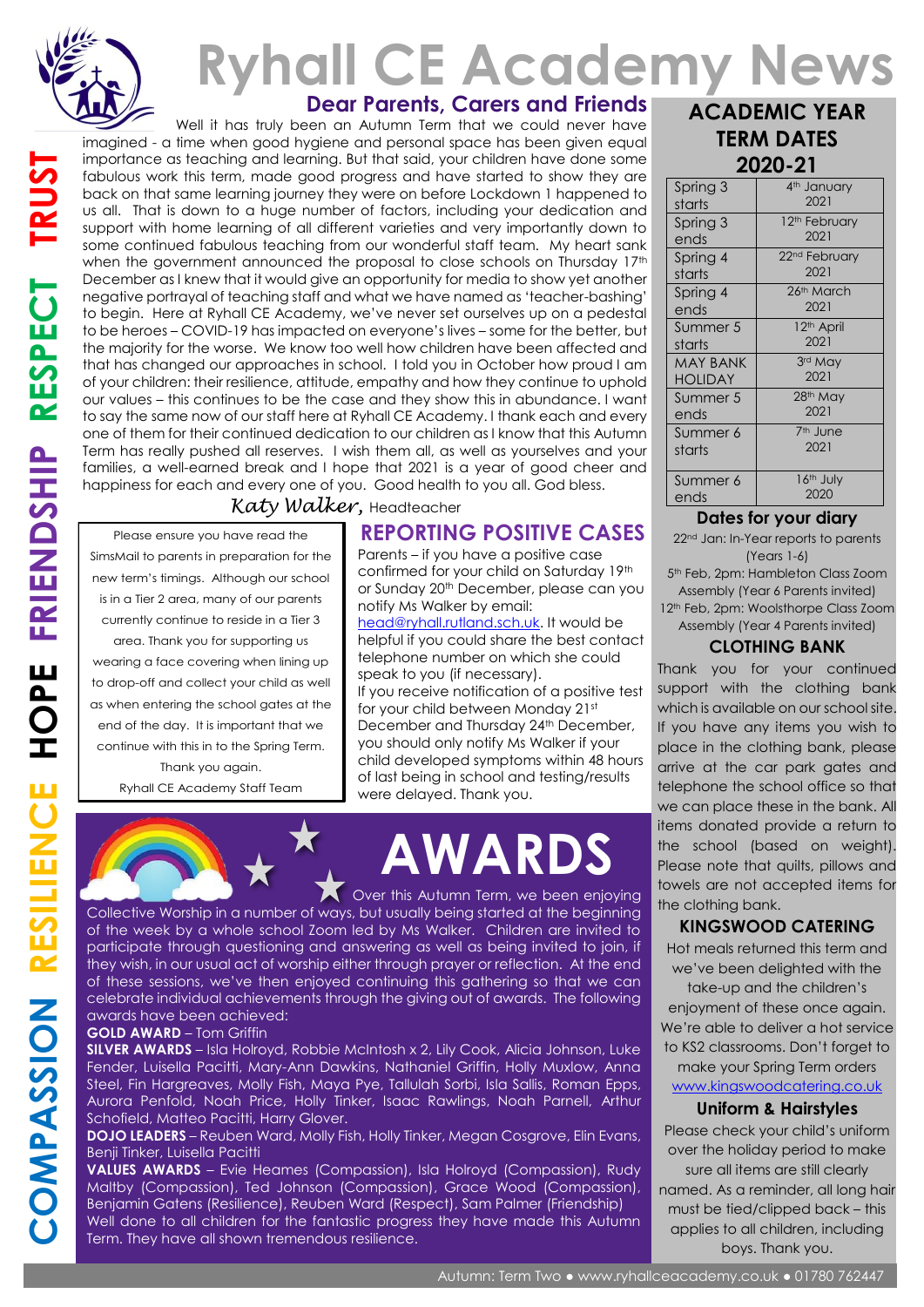### **Hambleton News**

What a brilliant term of learning Hambleton Heroes have had! We started the term as apprentices at Fairytale Times' where we developed ' our skills at journalistic writing, including writing quotes, writing in the passive voice and using technical language. When the Three Little Pias were arrested for the murder of Mr. Alexander T. Wolf, we ensured that the people of Taletown were clearly informed of the facts of the case. As part of citizenship, we have learnt about the roles of parliament and the government. We have held class debates, learnt how laws are made and created our own manifestos when running for MP in a general election. We thought about what issues are important to us and how we can contact our MPs for support or advice. Lydia continued her learning and sent an email to local MP Gareth Davies about animal welfare. We hope to hear back from him soon. This term we have also particularly loved reading our whole class reader text 'Holes' by Louis Sachar. The interesting characters, complex plot and mystery has led to great class discussions where we have developed our VIPERS skills. In RE we continued to think about Islam and what it means for a Muslim to follow God. It's been a wonderful term and we look forward to a Happy and Healthy Spring Term in 2021.

## **English News cont.**

In key stage two children have continued to use Accelerated Reader to track their reading progress. Children can now access and complete the quizzes at home seven days a week, between 8.50am and 7.30pm. Please can you ensure that your child carries out any quizzes independently to get a true reflection of their attainment and progress. We have seen great progress with reading this term. Huge congratulations to our top reader in each class:

Burghley: Jacob Sallis Woolsthorpe: Lottie Hartles Tolethorpe: Benji Tinker Hambleton: Holly Muxlow and to the following children for some amazing word counts: Benji Tinker – Quintuple Millionaire (5,396,479 words read) Elin Evans - Triple Millionaire (3,791,041 words read) Luisella Pacitti – Triple Millionaire (3,679,199 words read). HAPPY READING!



As you know, in KS2 we have access to TT Rock Stars which is an online platform that allows our children to practise recall of the multiplication tables facts using games, quizzes and challenges. We have been logging on, both at school and at home, with so many wonderful results. The Studio game on TT Rock Stars allows children to gain a 'Rock Star' speed and be given a ROCK STAR STATUS ranging from Wannabe to Rock Hero. At the end of every game the children are given a speed, this is the average time it takes to answer each question in seconds. This then equates to a rock star status.

Wannabe – over 10 seconds Garage Rocker - under 10 seconds Busker – under 9 seconds Gigger – under 8 seconds Unsigned Act – under 7 seconds Breakthrough Artist – under 6 seconds Support Act – under 5 seconds Headliner – under 4 seconds Rock Star – under 3 seconds Rock Legend - under 2 seconds ROCK HERO - under 1 second Special mention needs to go to these children:



**Hambleton** – TOBY is a Rock Hero with an average speed of 0.97 seconds per question! His very first studio score was 5.61 seconds per question. Such a great improvement Toby. Well done.

**Tolethorpe** – DANIEL is a Rock Hero with a speed of 0.86 seconds per question. Well done Daniel. A special mention also needs to go to LIZZIE as she is now a Rock Star. She started with a score of 10.91 seconds and now has a speed of 2.59 seconds per question.

**Woolsthorpe** – EMILY is now a Rock Legend with an average speed of 1.5 seconds per question. Her first studio score was 11.54 seconds per question. Such a super improvement Emily.

**Burghley** – OLIVIA is a Rock Legend with an average speed of 1.46 seconds per question. Brilliant work Olivia as you started with a speed of 6.67 seconds. As a school we are currently 22 place on the local schools leaderboard with an average speed of 6.01 seconds per question. I wonder if we could creep a little higher up the board over the Christmas period? Keep logging on and practising at home. In the New Year, watch out for further challenges and battles.

**English News:** Since coming back in August we have revolutionised our teaching of English. Now each teaching sequence starts with the 'BIG REVEAL' of a new book. Children first immerse themselves in the text, developing their reading dog or VIPERS skills as well as developing a love of reading. They then analyse the text as a writer; identifying features of the genre, grammatical structures, powerful language and punctuation, before practicing and applying these skills in their writing. Once familiar with the text-type, children then write in this style showing an awareness of their purpose and audience. We are thrilled with the impact this is having on the children's writing. We have seen a reduction in reluctant writers and an increase in enthusiasm! We start each sequence with a hook. This term year 6 were lucky enough to receive a personal video message from non-other than- bestselling crime author, and writer of the Rutland Crime Series - Adam Croft. He kindly gave the children some top tips for writing their own detective story. This heavily inspired them to create and write their own murder

mystery. Across the school we have not only been focusing on books, but also the authors that write them; exposing children to their catalogue of writing so they can continue choosing books from this author to further develop their love of reading. When reading with your child, please spend some time discussing the author as well as the book. We have also sent reading bookmarks home with your child to support comprehension questioning at home. This has been an especially busy term for year 2, who have just completed the phonic screening check – scores to parents will be coming out next term with reports. A big well done to all.

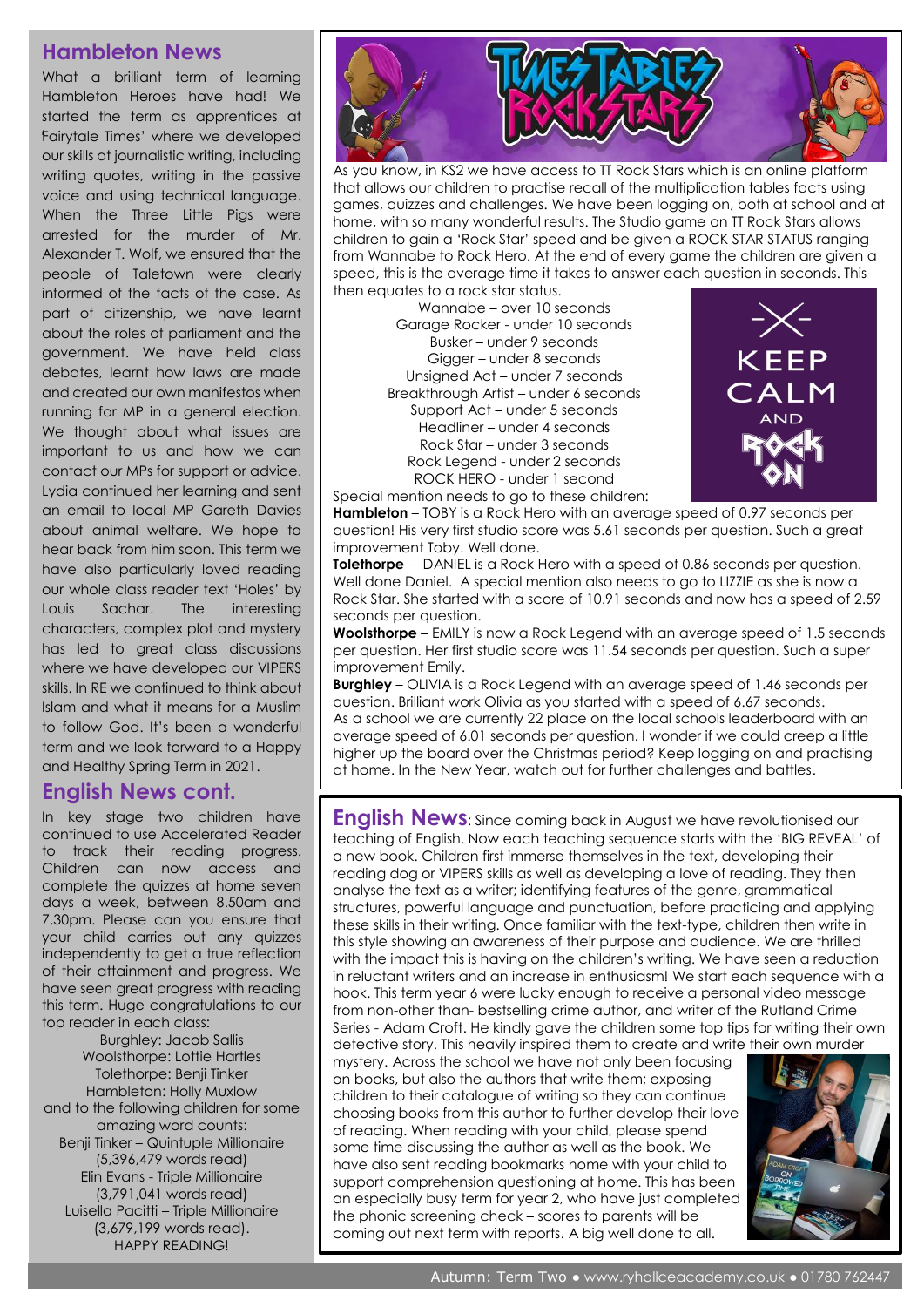## **Woolsthorpe News**

Here we are at the end of another extremely busy half term. Woolsthorpe Wonders have been working so hard this term on our continued theme of 'Walk Like an Egyptian'. We have created our own pyramids from a square based pyramid net and also in clay. We also carried out our own research on Life in Egypt to create our own presentations from display boards to information leaflets.

In our writing, we have used our whole class reader 'Varjak Paw' to write a newspaper report describing 'The Vanishings'. The children wrote this before finishing the novel and were amazed at how close they were to what had actually happened in the story!

As developing mathmaticians, we have begun our work on multiplication and division and how we can use these facts to solve problems. It is important that the children do continue to practice their times tables at home as they are an integral part of all the Maths learning that will come in next term's learning.

Science has been very practical once again this term as we have moved on to learning about electricity: where it comes from, how a circuit is made and how we can turn a bulb on and off by using a switch. It's been great fun 'playing' with electricity – obviously learning about safety associated with this. We used these skills as part of our Design & Technology learning: designing a festive light decoration which we then made and lit up!

Our learning in RE this half term has been about Festivals and why they are important to people of faith. We have looked at the Sikh festival of Vaisakhi, Muslim festival of Eid-ul-Fitr, which marks the end of Ramadan and the Christian festival of Christmas. The children have had the opportunity to find out what happens at these different festivals, why they are celebrated and the impact they have on those practicing those religions. The children were also able to look at how they might feel at these festivals.

Finally, I'd like to thank you for tremendous support with the Reverse Advent this term. The children have donated a huge amount for the Stamford Foodbank and it has given them a great opportunity to think of others at this time. I'd like to wish you all a restful Christmas break and a peaceful 2021!

## **Sporting News**

Despite the restrictions, we found ourselves in, our Year 5 & 6 Sports Leaders have been busy helping to plan and organise a number of sporting events. All of these have been organised by Mr Thomas through the Rutland Schools Sporting Competitions fixtures and we've been working really hard on 'personal bests'. Except for one week where we had a bubble lockdown, we've entered all competitions and this means that we are now placed in 4<sup>th</sup> place in the Rutland Schools Medals table – we're delighted with this achievement. There has also been additional success in the Virtual Sportshall Athletics completion with our Year 3 achieving 1st place across all schools, Year 4 in  $3^{rd}$  place, Year 5 in  $4^{th}$  place and finally Year 6 in  $5^{th}$  place – these are all fantastic results and children should be extremely pleased with their combined efforts. The winning team's score for Year 3 will be compared to the other winning teams in all the other 9 SSPAN districts to determine the overall winning schools for the whole of Leicestershire, Leicester City and Rutland. We're keeping our fingers crossed for more success!









## **Rockingham News Rockingham**

We have been getting stuck into a brand new theme: 'Wings and Wonderful Things' This theme has taken us on a journey through the past and looking at the significant people that changed aviation. We began with the fictional story 'Emma Jane's Aeroplane' This led us to write diary entries in the character of Emma Jane and describing the adventures she had visiting many different countries, seeing the most famous landmarks and picking up animal friends along the way. We then learnt all about The Wright Brothers and the process they went through to become the first men to successfully build an aircraft that was engine powered and heavier than air. Their journey inspired us to make our own model biplanes with wheels and axels. Our next read was 'Little People, Big dreams: Amelia Earhart'. At first we thought the book was fictional as there were lots of lovely drawings but were shocked to learn that the book was based on an amazing significant person from the past. We learnt lots about Amelia Earhart and her life and discovered how she wanted to motivate others and inspire people to believe they could achieve anything if they put their minds to it. We used this to write a Biography about Amelia Earhart. RE this term has helped us to understand the meanings behind many of the Christmas traditions we all know so well. We have learned what Christmas pies, gifts, wreaths and Christmas carols all represent and the Christian message behind them. We have ended our busy term celebrating all things Christmas and learning the poem 'Twas the Night Before Christmas' which we have performed and are looking forward to sharing it with you all very soon.

#### **Belvoir News**

What a busy time it has been in Belvoir class! We have been looking at many areas of the world around us and also the festivals and changing seasons. We truly emerged ourselves in the celebration of Diwali and spent a whole week learning about how Diwali is celebrated. We made and wrote Happy Diwali cards to our friends and families and created firework pictures by using kitchen equipment to make firework splashes! We have seen lots of changes in our outdoors with the changing of the seasons and particularly enjoyed the recent cold weather. We were able to go out in the snow and have a short run around catching snowflakes and looking at them close up! One frosty morning we went out straight away and had a better chance to observe the changes that the cold snap brought to our surroundings. We looked at the patterns the ice had made in our tuff spots and on the equipment. Then we listened to the sound our feet made as we walked across the playing field, some great descriptive words were heard being used. We are truly into the swing of preparations for Christmas time. The end of the term has been all about the very first Christmas. Even though we have not been able to participate in a Nativity play this year, we still learned about all the important characters in the first nativity story and the very special gift of Jesus. All the children have made a Nativity bracelet; each bead represents an event or character in the Christmas story. Have a safe, relaxing Christmas, and thank you for your kind words and support.